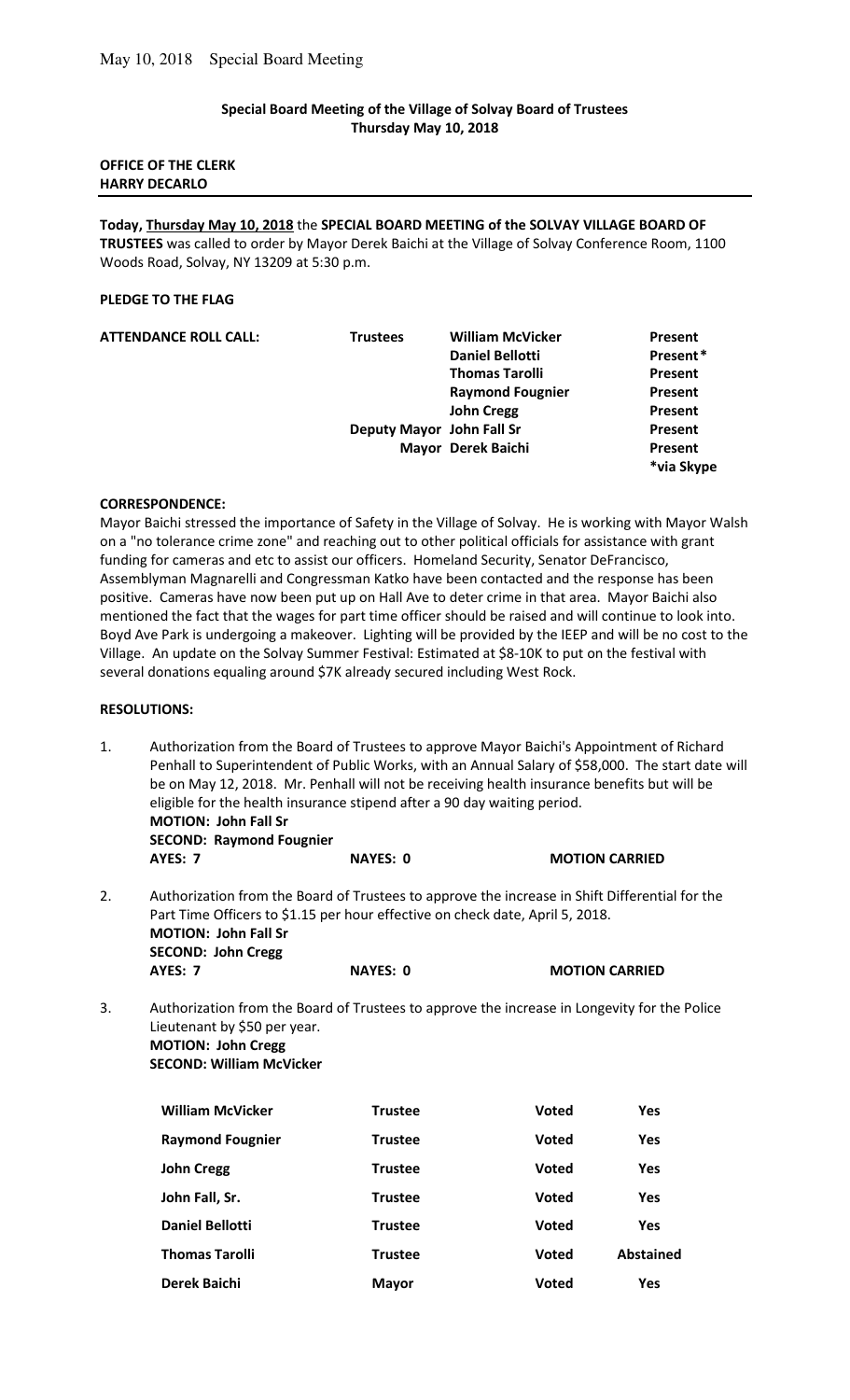## **The foregoing Resolution was thereupon declared duly adopted DATED: May 10, 2018**

4. Authorization from the Board of Trustees to approve the increase in Police Uniform Allowance for the Lieutenant by \$50 per year. **MOTION: Raymond Fougnier** 

 **SECOND: William McVicker** 

| <b>William McVicker</b> | <b>Trustee</b> | <b>Voted</b> | <b>Yes</b> |
|-------------------------|----------------|--------------|------------|
| <b>Raymond Fougnier</b> | <b>Trustee</b> | <b>Voted</b> | <b>Yes</b> |
| <b>John Cregg</b>       | <b>Trustee</b> | <b>Voted</b> | <b>Yes</b> |
| John Fall, Sr.          | <b>Trustee</b> | <b>Voted</b> | <b>Yes</b> |
| <b>Daniel Bellotti</b>  | <b>Trustee</b> | <b>Voted</b> | <b>Yes</b> |
| <b>Thomas Tarolli</b>   | <b>Trustee</b> | <b>Voted</b> | Abstained  |
| Derek Baichi            | <b>Mayor</b>   | <b>Voted</b> | <b>Yes</b> |

#### **The foregoing Resolution was thereupon declared duly adopted DATED: May 10, 2018**

5. Authorization from the Board of Trustees to approve to eliminate Shift Differential for the Lieutenant effective on check date, May 17, 2018. **MOTION: John Fall Sr** 

 **SECOND: John Cregg** 

| <b>William McVicker</b> | <b>Trustee</b> | <b>Voted</b> | <b>Yes</b>       |
|-------------------------|----------------|--------------|------------------|
| <b>Raymond Fougnier</b> | <b>Trustee</b> | <b>Voted</b> | <b>Yes</b>       |
| <b>John Cregg</b>       | <b>Trustee</b> | Voted        | <b>Yes</b>       |
| John Fall, Sr.          | <b>Trustee</b> | <b>Voted</b> | <b>Yes</b>       |
| <b>Daniel Bellotti</b>  | <b>Trustee</b> | <b>Voted</b> | <b>Yes</b>       |
| <b>Thomas Tarolli</b>   | <b>Trustee</b> | <b>Voted</b> | <b>Abstained</b> |
| Derek Baichi            | <b>Mayor</b>   | <b>Voted</b> | Yes              |

## **The foregoing Resolution was thereupon declared duly adopted DATED: May 10, 2018**

6. Authorization from the Board of Trustees to hire Jordan Winchell, Colin McVey, EJ Falcone, Alex Powlina, Jayson Body and Paul Hoffman as DPW Summer Help Laborers with a pay rate of \$10.40 per hour and a start date of May 7, 2018 or after. **MOTION: John Cregg SECOND: John Fall Sr AYES: 7** NAYES: 0 MOTION CARRIED

#### **PETITIONS:**

Mayor Baichi thanked the Board of Trustees for their assistance in the search for the new DPW Superintendent. The board is now moving in a positive direction. The NYCOM conference took place earlier this week. Myself and Trustee Fougnier were in attendance. This was very informative event and I encourage our Administration to take advantage of these NYCOM meetings in the future. I encourage us as a board to move forward and not focus on Democrats and Republicans but representatives for our community.

Kathy Marinelli questioned whether the Village was going to consolidate the Police Department. The Mayor responded, absolutely not! My goal is to bring on more officers and support our police department. I am looking into ways to increase the pay of our part time officers and grant funding to increase the amount of cameras in the village. I am not trying to replace officers with cameras but to